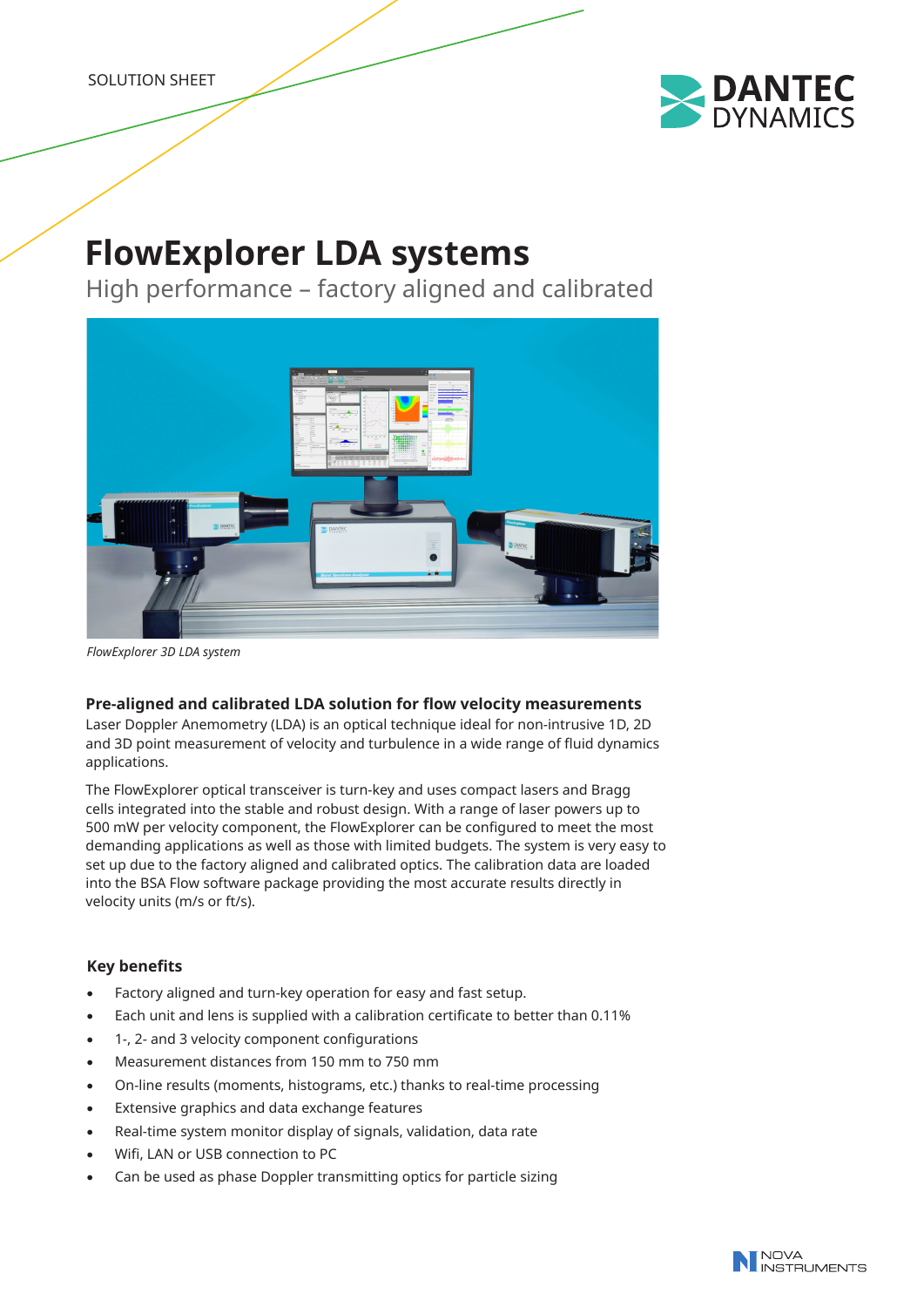## **The FlowExplorer LDA solution in brief**

The LDA method uses the Doppler effect which occurs when laser light is scattered from seed particles in a gas or liquid flow. Inside the FlowExplorer, a laser beam is split in two and then focused to a point to form a measurement volume. The Doppler shifted scattered light of each particle passing the measurement volume is collected and then sent to the signal processor to determine their velocity.

The main benefits of LDA over other flow velocity measurement methods include; optical technique does not disturb the flow, the transfer function is linear and can be determined to high accuracy, small measurement volumes are possible, high frequency response possible in well seeded flows, and the absolute accuracy of the measurement results are unmatched due to calibrated Doppler constant and signal processor performance.

The solution is based on three core components: optics, signal processor, and software.

Configurations for one, two or three velocity component measurements are available with up to 500 mW laser power per wavelength. Even in system configurations for measuring all three velocity components, the same laser power is available for all three wavelengths, which ensures similar signal quality for all the velocity components.



*LDA FlowExplorer system –Standard 1D, 2D and 3D FlowExplorer LDA configurations*

# **Optics**

## *Calibrated LDA solution*

Since the optical transceiver is factory aligned and calibrated, the FlowExplorer LDA system is the ideal solution for applications requiring documentation of the measurement uncertainty.

The velocity calibration uncertainty is 0.11% (coverage factor 2). The velocity resolution is better than 0.002% of the chosen velocity range.

1D and 2D systems have a single optical head with one or two lasers, connected to a BSA processor with one or two channels. The laser output powers in the FlowExplorer DPSS are controlled from the BSA Flow software.

A 3D setup requires an additional FlowExplorer 1D unit as well as an additional velocity channel in the BSA processor. To align the two FlowExplorer optical heads for overlapping measurement volumes, the 1D and 2D units are mounted on adjustable supports on a common aluminium rail. A pinhole alignment tool is supplied to ensure that both measurement volumes overlap to high accuracy.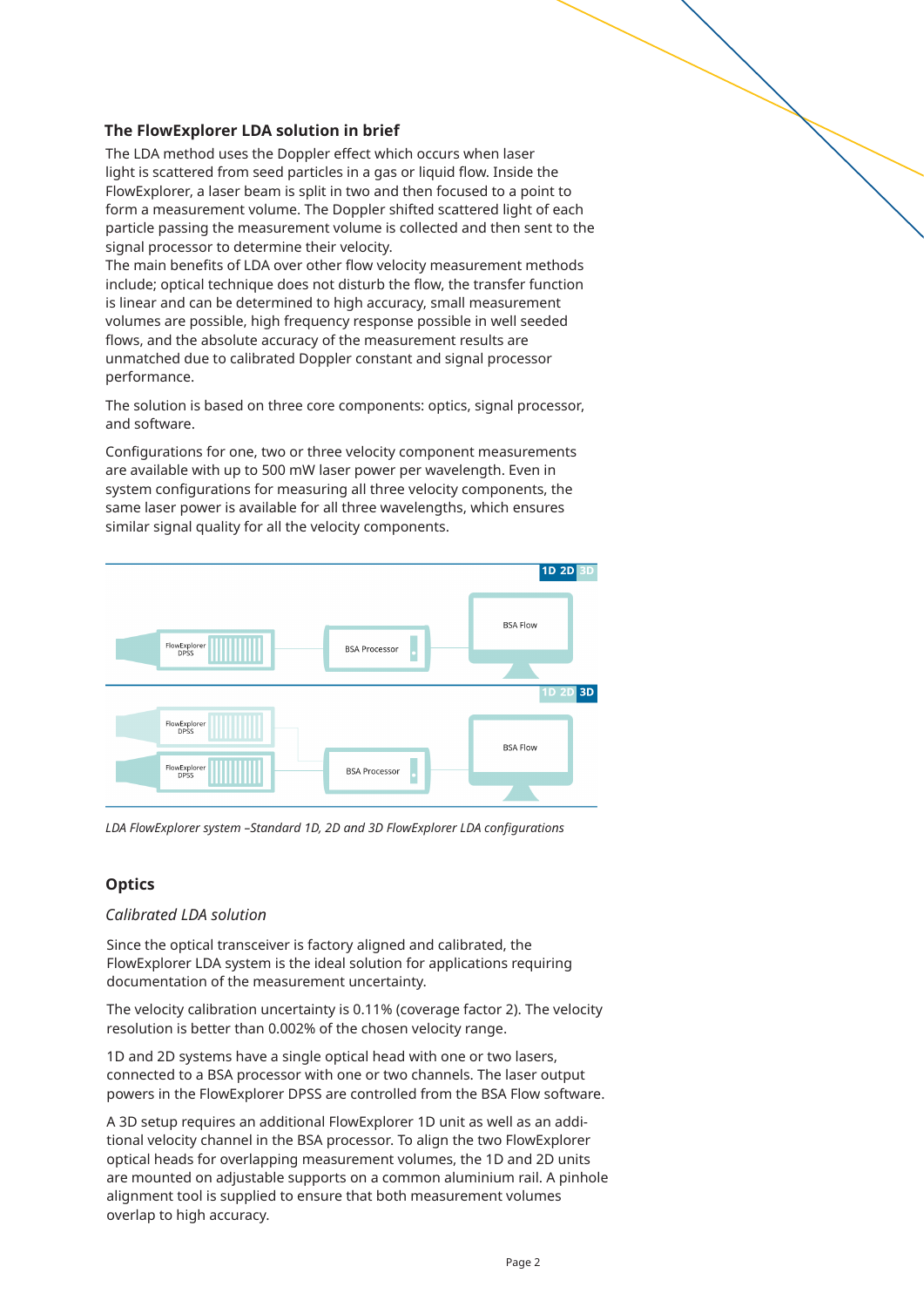#### **Processor**

#### *Fast & powerful all-in-one processor*

The BSA F600 processor is a fast and powerful all-in-one processor. With Ethernet, wifi and USB interfaces included, the processor can be connected to a PC via a local area network, wireless or cabled. In large facilities or where remote access is required, these features make it easy to have the processor near the experiment and separate the PC at a long distance away for safety and/or convenience.

The processor's 120 MHz bandwidth covers a wide velocity range, up to several hundred m/s depending on the optical configuration. System setup is very easy and user friendly: the setup is done directly in velocity units, based on a center velocity and a velocity span value.

The processor software includes an on-line signal monitor which provides the user with real-time information about signal quality, data rate, validation, coincidence between channels, PM sensitivity, and anode current. This results in a powerful tool for optimizing the user adjustable parameters during set-up and monitoring of measurement results.

For more details on the signal processor, please refer to the data sheet on "Burst Spectrum Analyzer (BSA)" available at our website.

#### **Data Analysis**

#### *The most flexible and comprehensive software for LDA measurements*

The BSA Flow software is comprehensive, easy to use, and includes extensive graphics and data exchange features. The system setup including the optical configuration as well as processor settings is controlled via the software. Tools are provided which enables user-defined data analysis and display, which is dynamically updated during measurements.

Data analysis can be customized with a built-in Calculation module as well as a MatLab link for ultimate flexibility. Graphical output includes vector plots, 2D line and scatter plots, and 3D plots. Graphic results can be transferred to a measurement report in pdf or HTML format. Numerical output includes binary, ASCII, MS Excel, and TecPlot formats.

For further details on the software performance, please refer to the data sheet on "BSA Flow Software" available at our website.

## **FlowExplorer LDA configurations**

The FlowExplorer LDA solution is being offered in the following 1D, 2D and 3D standard configurations. Other power options are available on request.

|    | <b>Optics</b>                                                                                                                    | <b>Processor</b>                               | <b>Software</b>                                                |
|----|----------------------------------------------------------------------------------------------------------------------------------|------------------------------------------------|----------------------------------------------------------------|
| 1D | 660 nm 70 mW<br>532 nm 100 mW<br>532 nm 150 mW<br>532 nm 300 mW<br>532 nm 500 m                                                  |                                                |                                                                |
| 2D | 660/785 nm 70/70 mW<br>532/561 nm 100/100 mW<br>532/561 nm 150/150 mW<br>532/561 nm 300/300 mW<br>532/561 nm 500/500 mW          | <b>BSA F600</b><br>(120 MHz max.<br>frequency) | <b>BSA Flow Software</b><br><b>Advanced Graphics</b><br>add-on |
| 3D | 532/561/660 nm 100/100/100 mW<br>532/561/660 nm 150/150/150 mW<br>532/561/660 nm 300/300/300 mW<br>532/561/660 nm 500/500/500 mW |                                                |                                                                |

## **Options**

The FlowExplorer system offers several options to meet the requirements of the application. The options include:



 *BSA F600 Processor* 



*BSA Flow with Advanced Graphics add-on*